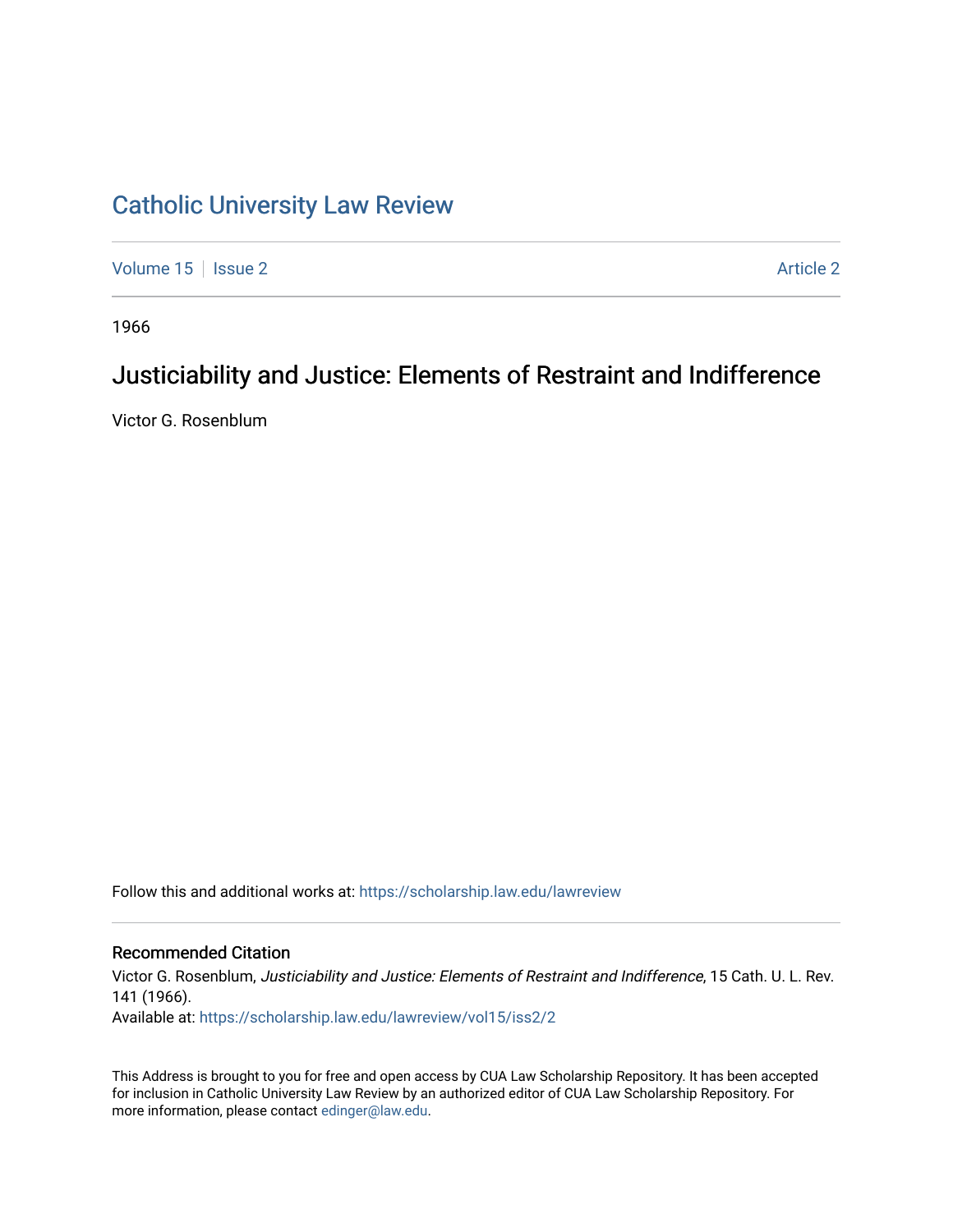### Justiciability and Justice: Elements of Restraint and Indifference\*

#### VICTOR G. ROSENBLUM\*\*

THIS **IS AN ERA** in which man and his institutions are showing the capacity to progress from indifference to involvement. Issues which for too long have been submerged or shrugged off are emerging increasingly on agendas for confrontation. Problems of poverty, race, sex, religion, and representation which were shunned or shunted aside for generations are in the forefront of public discussion and institutional decision.

These developments have been brought about by diverse factors, not the least of which has been the role of the judiciary in demanding that the society acknowledge and face dichotomies between the pretenses of its constitutional norms and prevalent practices of the day. In this effort, the courts may well have been mirroring the surge of concern within religious communities over the aspirations and deeds of justice.

There are, of course, those who look askance at the enlargement of concern and involvement—those who want their churches to comfort them with the assurance that the *status quo* embodies the best of all possible worlds, or, if it doesn't, that the burden for improving it rests on the shoulders of coming generations rather than on their own. They want their courts to preserve whatever is, and perhaps aspire toward but never insist upon, the implementation of the "oughts" they acknowledge. Reform, renewal, and innovation are rarely greeted with universal acclaim; nor should they be. Change for the sake of change alone is more the mark of dilettantism than of reform. But retention of all systems as they are because of fear of change alone is more the mark of cowardice than of conservatism.

My concern is not with the popularity of reformers but with one small aspect of the enlargement of legal involvement in the community of man. In

**<sup>\*</sup>** Delivered in the Pope John Lecture Series, Catholic University of America School of Law, Washington, **D.C.,** March **16, 1966.**

**<sup>00</sup>** Professor of Political Science and Law, Northwestern University.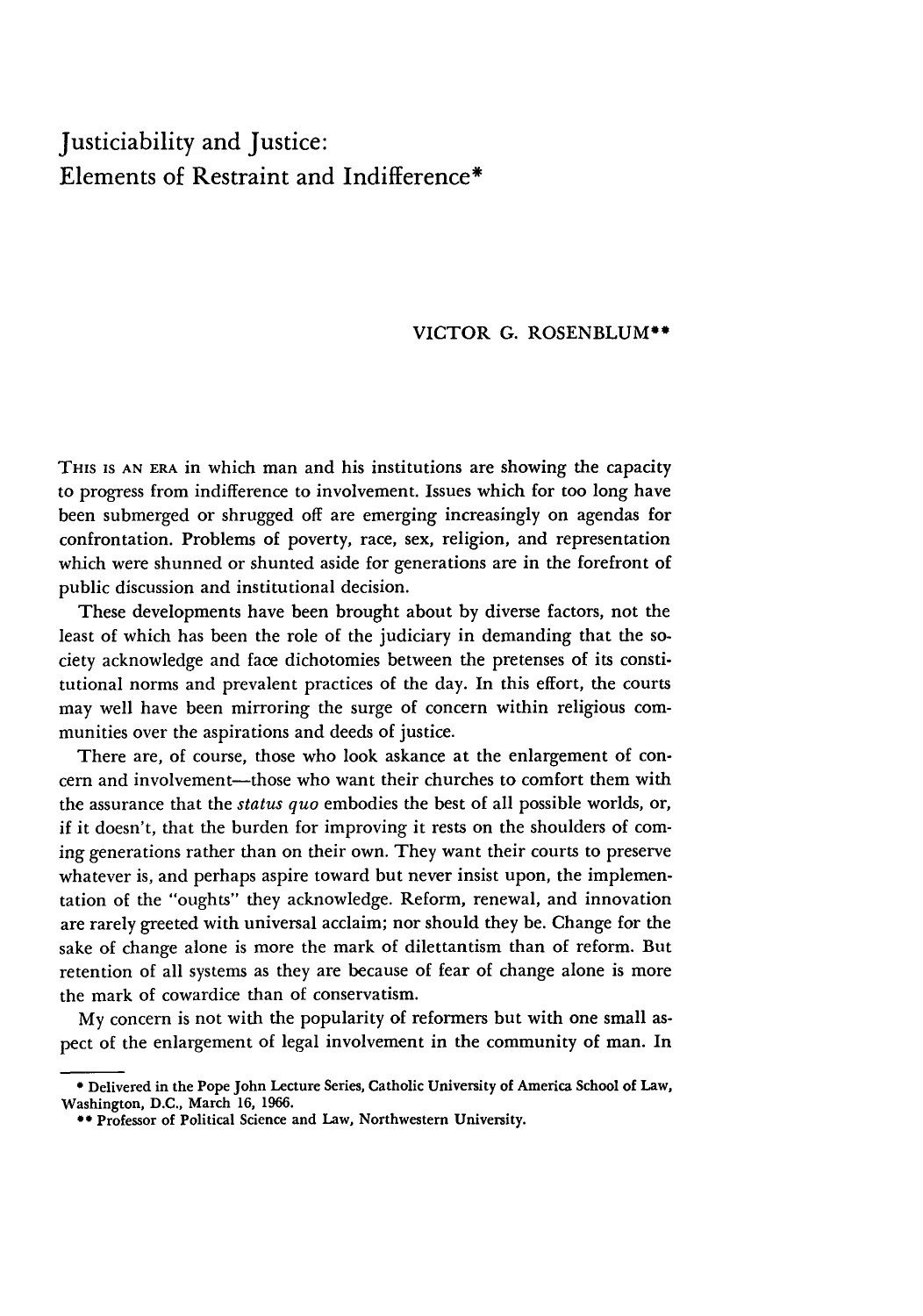fairness, some underlying beliefs should be declared at the outset. My view of our constitutional system of separation of powers, for example, is that it facilitates the pluralism of both leadership and control. The principle was not designed rigidly to apportion participation in the policy process. Although it is a useful introduction to American Government to say that the Congress makes the laws, the President enforces the laws, and the Supreme Court interprets the laws, we know that making, enforcing, and interpreting do have elements of overlap. As a result, change can come about in any particular era not only when the three branches act in concert but when one or two are disinterested or occupied with other matters-the third taking the initiative. If the other branches are opposed to what has been done, the separation of powers system maximizes their capacity to check and balance the branch that has seized the initiative. To the extent that any branch withdraws from participation as a coordinate member of this tripartite arrangement for leadership and control, it denigrates the objectives and functions of separation of powers.

Withdrawal from controversies by the courts on the ground of non-justiciability strikes me as one subject that merits reexamination in light of this position. Enhancing the confrontation of issues by the judiciary through reexamination and circumscription of areas of non-justiciability has been part of the movement from indifference to involvement. Although involvement is sometimes decried as tantamount to domination, in reality involvement is no less genuine or significant when exercised with restraint. It might be helpful to examine and dispose of several myths about judicial role before considering illustrations of this point.

Three myths have remained prevalent over the years in the folklore of the judicial process. One is that the role of judges is confined to finding the law and that judges have no power to formulate policy or to exercise personal discretion in disposing of cases before them. According to this view, the applicable law is both certain and immutable. The decision in any particular case would be the same regardless of the background, philosophy, or political affiliation of the individual wearing the judicial decision-maker's robe. The second myth, the antithesis of the first, is that judges are all-powerful in the formulation of policy. Variations on the remarks of John Chipman Gray that "the law is what the judges declare" and of Charles Evans Hughes that the meaning of a statute "is what the Court says it means"' have been echoed and re-echoed by this school of mythologists in the apparent belief that repetition could substitute for proof.

In actual practice, of course, judges must find *and* make law. They must find in the statutes and judicial precedents of the past guides to the resolu-

**I See** GRAY, **THE NATURE AND SOURCES OF LAw §276** (1902); **HUGHEs, THE SUPREME COURT OF THE UNITED STATEs 280 (1928);** and **HART, THE CONCEPT OF LAW** 138-42 **(1961).**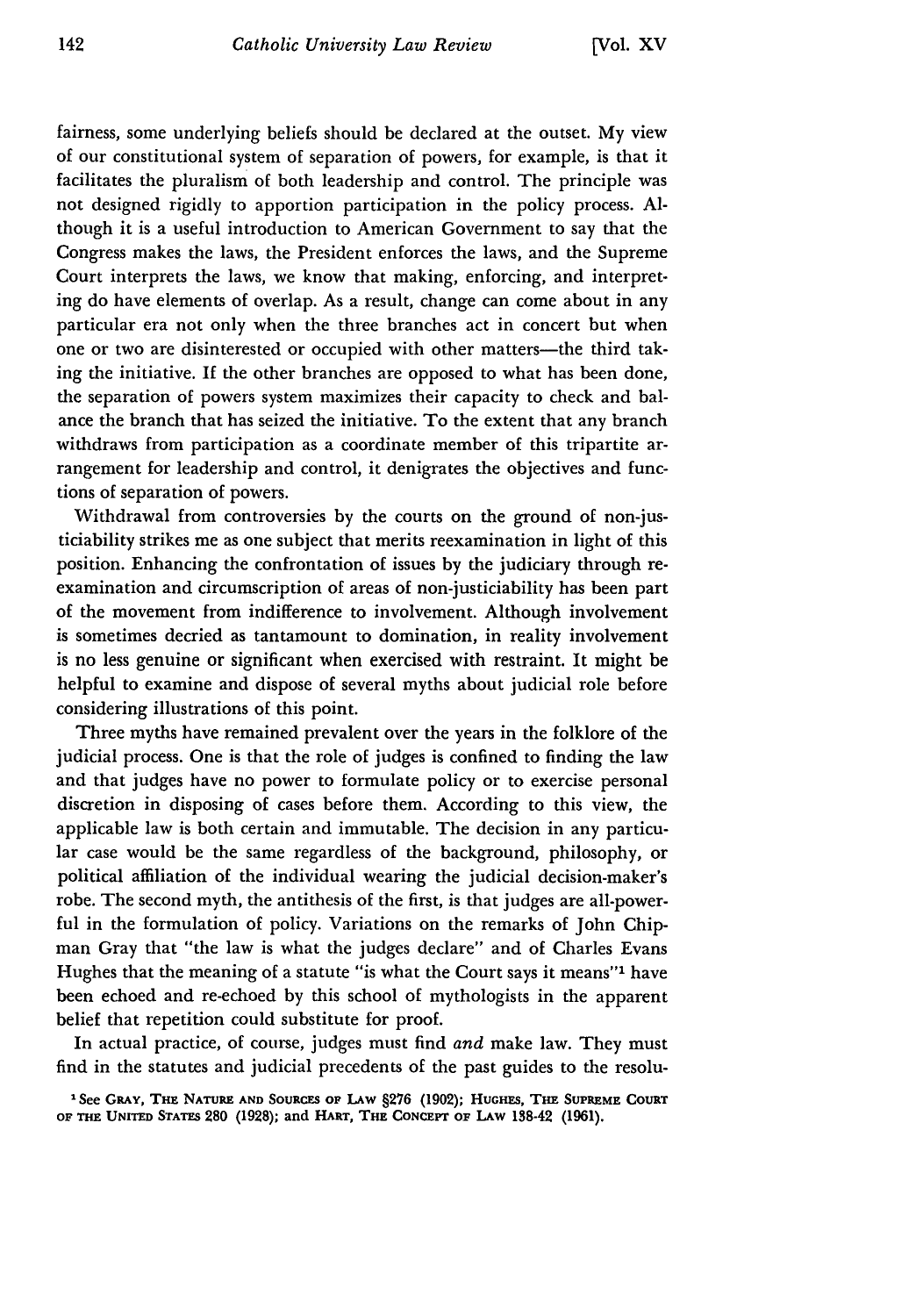tion of present conflicts. Judges who ignore or subvert the plain meaning of statutes and judicial precedents in disposing of their dockets invite the virtual certainty of reversal on appeal to the higher courts. The sanction for such conduct by Supreme Court Justices may not, in practice, be as swift or certain; but with neither purse nor sword in their possession and no hereditary ties to Don Quixote or Sancho Panza, the Justices have both incentive and capacity to recognize their dependence upon, and not merely their involvement in, the separation of powers system for the fulfillment of their roles. It is equally true that judges who ignore completely changing social attitudes or needs and base their decisions on mechanistic applications of precedent may also be reversed by appellate tribunals or ignored, in turn, by the public at large. This last point highlights the third myth of the judicial process, the myth of efficacy, which is more harmful than either of the first two.

The myth of efficacy assumes that knowledge about what the law *is* tells us also how people will behave. The law declared by judges may be regarded at times, however, as no more than an admonition to the people as to how they *ought* to behave. For law is only one of a number of factors, along with culture, personality, socio-economic status, power, values, faith, and others that motivate or condition human behavior. The observer of the judiciary or the judge himself who is lulled into acceptance of the myth of efficacy of judicial decisions as devices for the definition and control of socially deviant behavior is likely to produce invalid or irrelevant answers to the problems of courts and judges, if only because his acceptance of the myth keeps him from focusing on valid and relevant questions.

Law has many functions and faces, and there may well be contradictions among them. Roscoe Pound in his classic INTRODUCTION TO THE PHILOSOPHY OF LAW, 2 for example, enumerated and discussed four "ends of the law" that were not necessarily consistent with one another. These ends were (1) to help the peace in a given society, (2) to uphold the social *status quo* and maintain general security through the security of social institutions, (3) to make possible the maximum of individual free self-assertion, and (4) to make possible the maximum satisfaction of wants. Needless to say, the evaluation of any particular legal system's operations would depend in large part upon which one of these ends the system was designed to achieve. Such evaluation may hinge also upon the vantage point of the observer. As F. S. C. Northrup has pointed out, law presents a different face to differently situated viewers.

To its practitioners, law appears as a sequence of cases pregnant on the one hand with principles and precedents and on the other with briefs and judgments that

2 **POUND, AN INTRODUcTION TO THE PHILOSOPHY OF LAW** 25-47 **(1922).**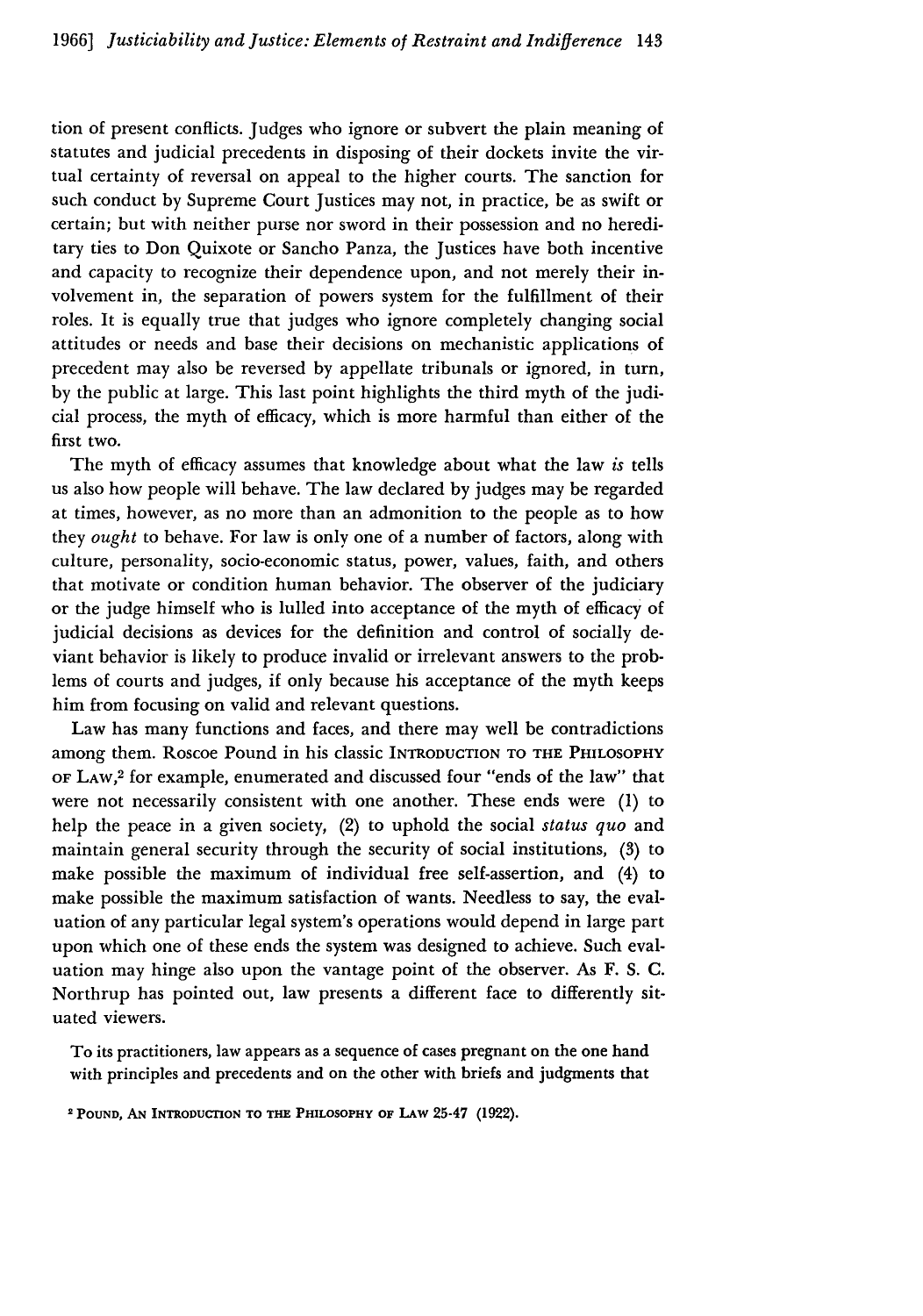break at times with the past. To its subjects, law presents itself first as an unnecessarily prolix, dull, and impersonal necessity and finally, in one's last will and testament, as the trusted custodian of all that one can leave to those whom one holds most dear. But to the legal theorist and the philosopher, law is life itself. For in law, as in the political institutions law helps create, human experience presents itself at its worst and at its best in all its complexities. <sup>8</sup>

It is easy to fall into error about any given legal system, as Professor Rostow has cautioned, "by viewing it too abstractly and without reference to the social context-the whole universe of forces which brought it into beingand to the functions it actually performs, and those we think it should perform."<sup>4</sup> From the human experience embodied in case law has emerged the salient political fact that in many substantive areas courts rather than legislatures have been the principal developers of policy. A major reason for this is that most statutes tend to represent compromise between the conflicts of group interest.5 It is politically unrealistic to expect legislation to embody to any considerable degree specific details that are likely to antagonize important segments of the community. A second reason was put forth by Judge Cardozo. If justice is the goal of law, he maintained, then detailed policymaking in every instance by specific legislation is not only unrealistic but undesirable. Court rulings may often be "tentative and uncertain gropings," he acknowledged, but such gropings are preferable to comprehensive legislation that would "rush blindly into darkness." Justice often is better achieved by courts than legislatures because

justice is not to be taken by storm; she is to be wooed by slow advances. Substitute statute for decision, and you shift the center of authority, but add no quota of inspired wisdom. If legislation is to take the place of the creative action of the Courts, a legislative committee must stand back of us at every session, a sort of supercourt itself. No guarantee is given us that a choice thus made will be wiser than our own, yet its form will give it a rigidity that will make retreat or compromise impossible. We shall be exchanging a process of trial and error at the hands of judges who make it the business of their lives for a process of trial and error at the hands of a legislative committee who will give it such spare moments as they can find amid multifarious demands.6

Cardozo made this statement, of course, before the burgeoning of administrative agencies. There are recent indicators, nonetheless, of heavy preference for courts rather than for legislatures or administrative bodies for the resolution of certain kinds of conflict. Vincent Ostrom, for example, has examined this practice in the channeling of conflicts among local units

<sup>&</sup>lt;sup>8</sup> NORTHRUP, THE COMPLEXITY OF LEGAL AND ETHICAL EXPERIENCE 3 (1959).

**<sup>&#</sup>x27;Rostow,** *The Lawyer and His Client,* **28 A.B.A.J. 25 (1962).**

<sup>&</sup>lt;sup>6</sup> LATHAM, THE GROUP BASIS OF POLITICS 35-6 (1952).

**CARDozo, THE GROWTH OF THE LAW 133-4 (1924).**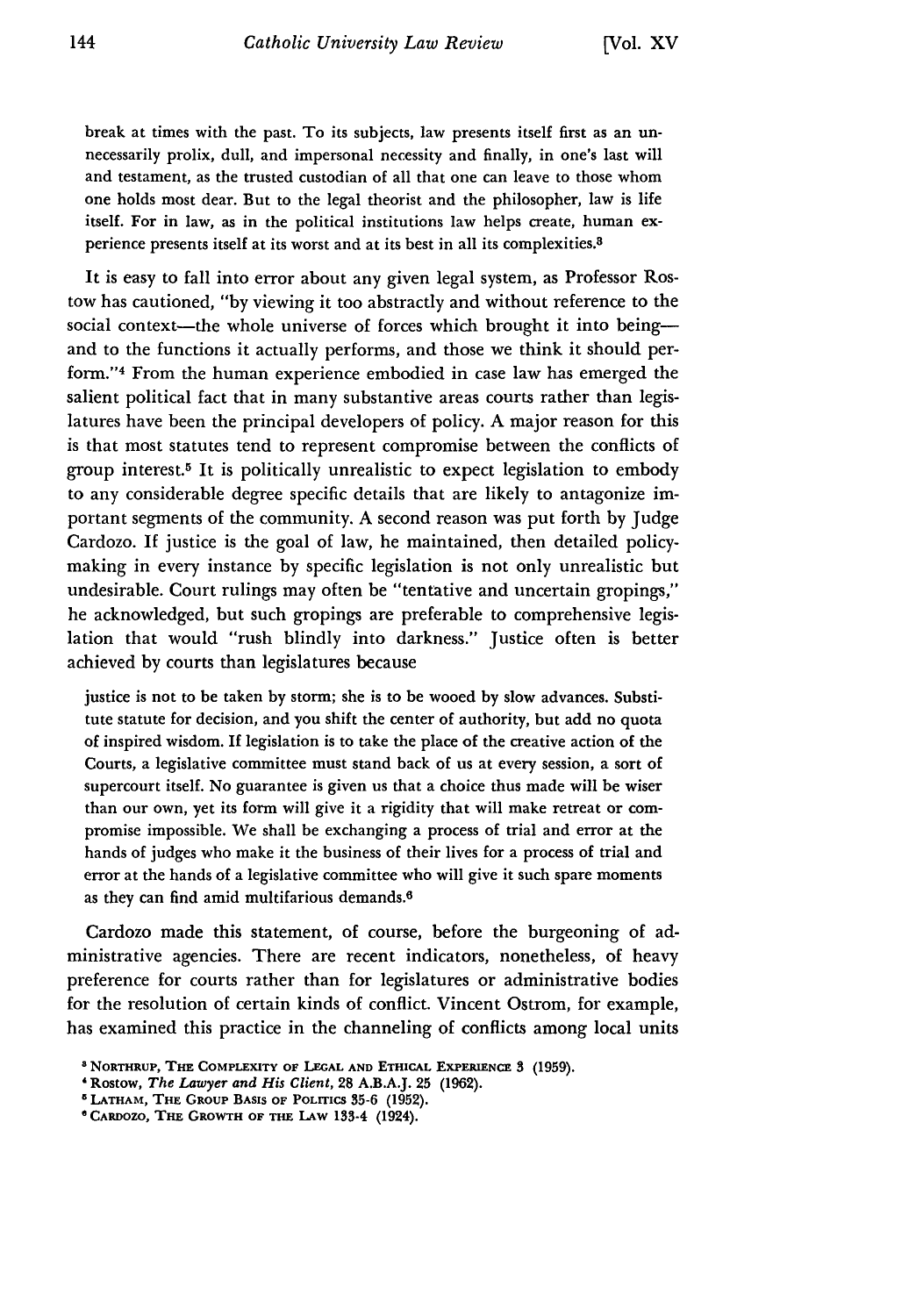of government, and has attributed the preference for resort to the judiciary to the effort "to minimize the risks of external control by a superior decisionmaker."7 The disputants prefer the precise, limited impact of judicial decisions to the amorphous, general effects of legislation. Plausible as these explanations for a judicial role in policy-making are, they are probably less significant than the single constitutional fact that the judiciary is a coordinate branch of the government. While decisions can be precise and limited, we have seen in cases like *Browns* and *Baker<sup>9</sup>*that they can also impart seminal breadth and scope.

*Baker* is especially significant as an illustration of the methods of judicial innovation because of its seemingly abrupt departure from the earlier substantive norms and because of its implications for the concept of justiciability. It was generally believed prior to 1962 that suits to compel reapportionment were non-justiciable "political questions" that judges were incompetent to resolve. A line of cases extending from *Luther v. Borden*<sup>10</sup> in 1848 to *South v. Peters*<sup>11</sup> in 1950 had applied the "political question" doctrine consistently to a host of challenges to representation systems of the states. According to justice Brennan's majority opinion in *Baker,* all of the earlier "political question" cases charged violation of the constitutional guarantee to each state of a "republican form of government." This case, on the other hand, alleged violations of the right conferred by the 14th Amendment on every person to the "equal protection of the laws."'12 Brennan distinguished the "political question" line of precedents from the present case and classified *Baker v. Carr* with the other "equal protection" cases that have traditionally been justiciable.13 His interpretation of the political question doctrine reduced the efficacy of non-justiciability claims from sweeping, "close Sesame," exclusionary devices to narrow excisions from jurisdiction where the invoker of the particular claim of non-justiciability has sustained the burden of proof.

There should be no dismissal for non-justiciability on grounds of a political question's presence unless one of the Court's new formulations of criteria was "inextricable" from the case at bar. The criteria as spelled out by Justice Brennan were:

**...** a textually demonstrable constitutional commitment of the issue to a coordinate political department; or a lack of judicially discoverable and manage-

- 10Luther v. Borden, 17 U.S. (7 How.) **1** (1848).
- <sup>11</sup> South v. Peters, 339 U.S. 276 (1950).

**'z** *Id.* at 226-9.

**<sup>7</sup>**Ostrom, Tiebout, and Warren, *The Organization of Government in Metropolitan Areas,* **55** AM. POL. Sci. REv. 841 (1961).

<sup>&</sup>lt;sup>8</sup> Brown v. Board of Education, 347 U.S. 483 (1954).

OBaker v. Carr, 369 U.S. 186 (1961).

Baker v. Carr, *supra* note 9, at 209-10, 226-7, and 194 n. 15.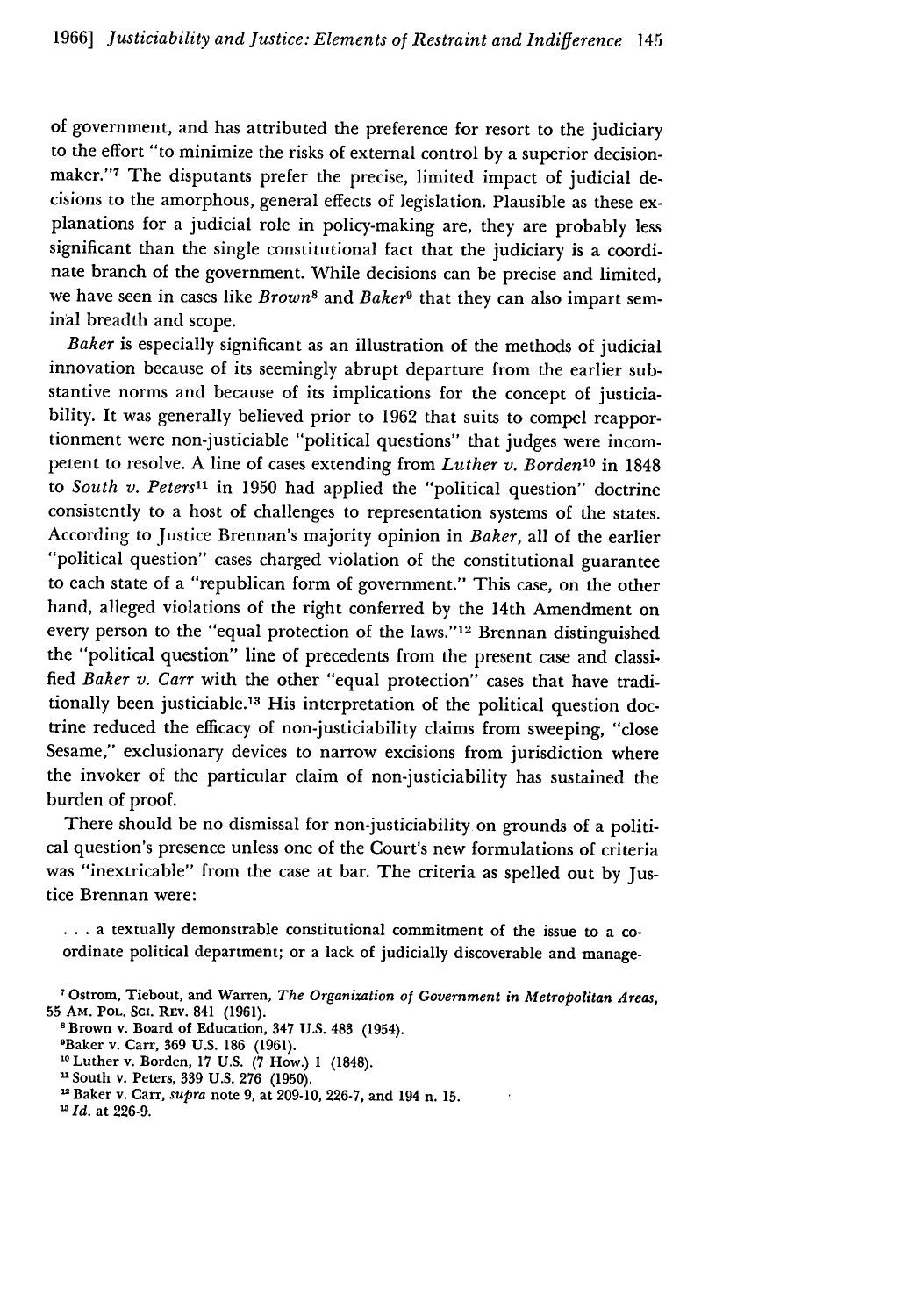able standards for resolving it; or the impossibility of deciding without an initial policy determination of a kind clearly for nonjudicial discretion; or the impossibility of a court's undertaking independent resolution without expressing lack of the respect due coordinate branches of government; or an unusual need for unquestioning adherence to a political decision already made; or the potentiality of embarrassment from multifarious pronouncements by various departments on one question.14

In the opinion of dissenting Justices Frankfurter and Harlan, the challenge to Tennessee's malaportionment should have been ruled non-justiciable. They maintained that questions are political and non-justiciable whenever their resolution by judges would impair the judges' "complete detachment in fact and in appearance from political entanglements."'15 Charging their colleagues in the majority with asserting "destructively novel judicial power," they predicted not only that this act of judicial intervention would be futile but that it might impair "sustained public confidence in its moral sanction," on which the Court's authority ultimately rests.<sup>16</sup>

Methodologically, the majority and minority of the Court agreed that precedent is binding; they disagreed, as judges frequently disagree, on the meaning and application of particular precedents. The Brennan-Frankfurter dichotomy was a salient illustration of Llewellyn's notion of "leeways"that is, that the choice of techniques of reasoning, which leads in turn to the choice of applicable precedents to govern current cases, is one of the principal leeways of the law. Common to all judicial opinions, Llewellyn said, are lines of "compulsion in the precedents" that operate to limit and control judicial action. Nonetheless, he maintained, when the "urges of justice and policy" are clear enough, judges can avoid or whittle away almost any precedent. The actual final control over the leeways available to the judges "lies not in any rules of law or rules of precedent but lies instead in a combination of judicial conscience, judicial judgment, and what I can best describe as the net lines of force of the particular field of law."17

An item of key significance in the dispute over judicial role was the relationship of remedy-potential to justiciability. Brennan's criteria for asserting non-justiciability of any issue at hand included "lack of judicially discoverable and manageable standards for resolving it."<sup>18</sup> Frankfurter's norm was similar, though it stressed efficacy rather than manageability. Weighty in determining non-justiciability, he said, "has been the difficulty or impossibility of devising effective judicial remedies in this class of cases."<sup>19</sup> So as to incur

*<sup>1&</sup>quot;Id.* at **217.**

*<sup>1</sup> <sup>5</sup> Id.* at **267.**

*<sup>&</sup>quot;0 Ibid.* **<sup>1</sup> <sup>7</sup>**

**LLEWELLYN, JURISPRUDENCE: REALISM IN THEORY AND PRACTIcE** 120 **(1962).**

**<sup>18</sup>** Baker v. Carr, *supra* note **9,** at **217.**

*<sup>1&</sup>quot; Id.* at **327.**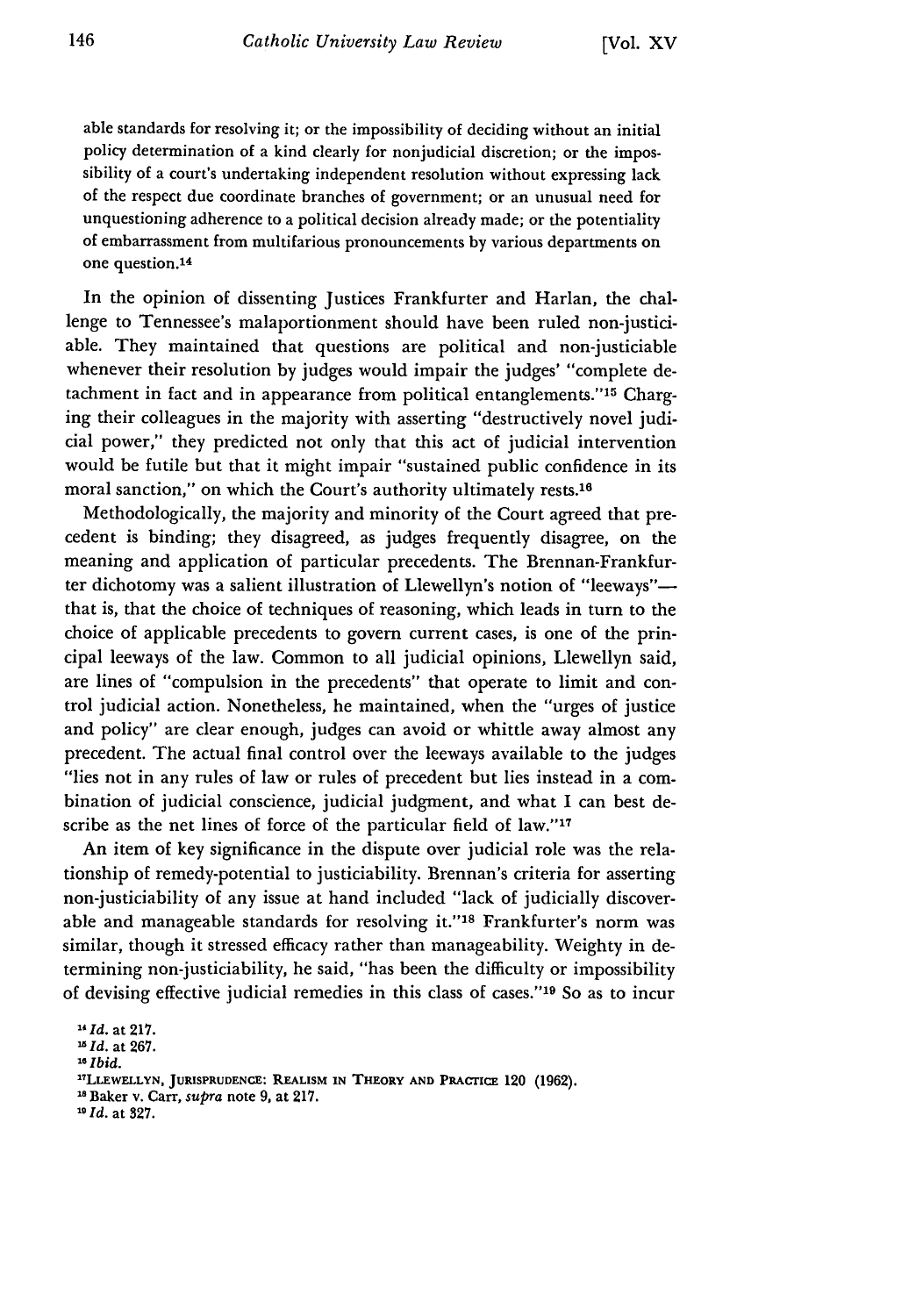favor with neither camp, I wish to dissent from both. Certainty of efficacy in resolving conflict through judicial action is unattainable. Predictions of compliance with judicial decisions are tenuous and indeterminable at best. That the myth of judicial efficacy can mislead laymen is understandable; that it should be invoked by judges as a criterion of justiciability is a paradox, if not a product of sheer whimsy.

The dissenters in *Baker* shied from considering legal problems of malapportionment on the merits-a task of legal interpretation for which lawyers are schooled from the moment they first reach Alma Mater. They declined on the basis, in part, of their determination that any remedy they might propose would be vitiated **by** societal indifference or rejection-a conclusion that must be anchored to social-scientific predictions which lawyers are notably unequipped to make by training, tradition, or professional experience.

The majority would exclude a case from judicial consideration if the issue involved were shown to lack judicially discoverable or judicially manageable standards for resolving it. But why--especially in a system of separation of powers which the majority recognize as a prime factor underlying the political question doctrine-must standards for the resolution of issues in conflict be *judicially* discoverable or *judicially* manageable as a precondition of judicial involvement in the issues? The judiciary does not have to dominate in order to participate in the governmental process. Management, compliance, and enforcement are primary concerns of the executive. Alexander Hamilton, in his discussion of judicial power in **THE FEDERALST** stressed that the judiciary has "neither force nor will but merely judgment; and must ultimately depend upon the aid of the executive arm even for the efficacy of its judgments."<sup>20</sup> While problems inherent in securing obedience may be relevant in fashioning the precise remedies for particular delicts, they are irrelevant to whether an alleged delict can or should be adjudicated.

Indeed, the very development of our system of judicial review had one point of origin in the certainty of *Marbury v. Madison2'* that the Secretary of State would not obey any court order to deliver the judicial commission to Marbury. Had Chief Justice Marshall made the adjudication of delict contingent on the showing in advance of an efficacious judicially conceived and administered remedy, the case might have gone into our history books as a prime example of judicial abdication instead of the historic affirmation of the power of judicial review. Marshall's admonition on judicial role in Co*hens v. Virginia* is also worthy of note in this respect. Rejecting the contention of the state that the Court had no jurisdiction to review a state criminal case, Marshall asserted:

<sup>20</sup>**THE FEDERALIST, No. 78, at 490. (Wright Ed. 1961).**

**<sup>215</sup> U.S. (1 Cranch) 137 (1803).**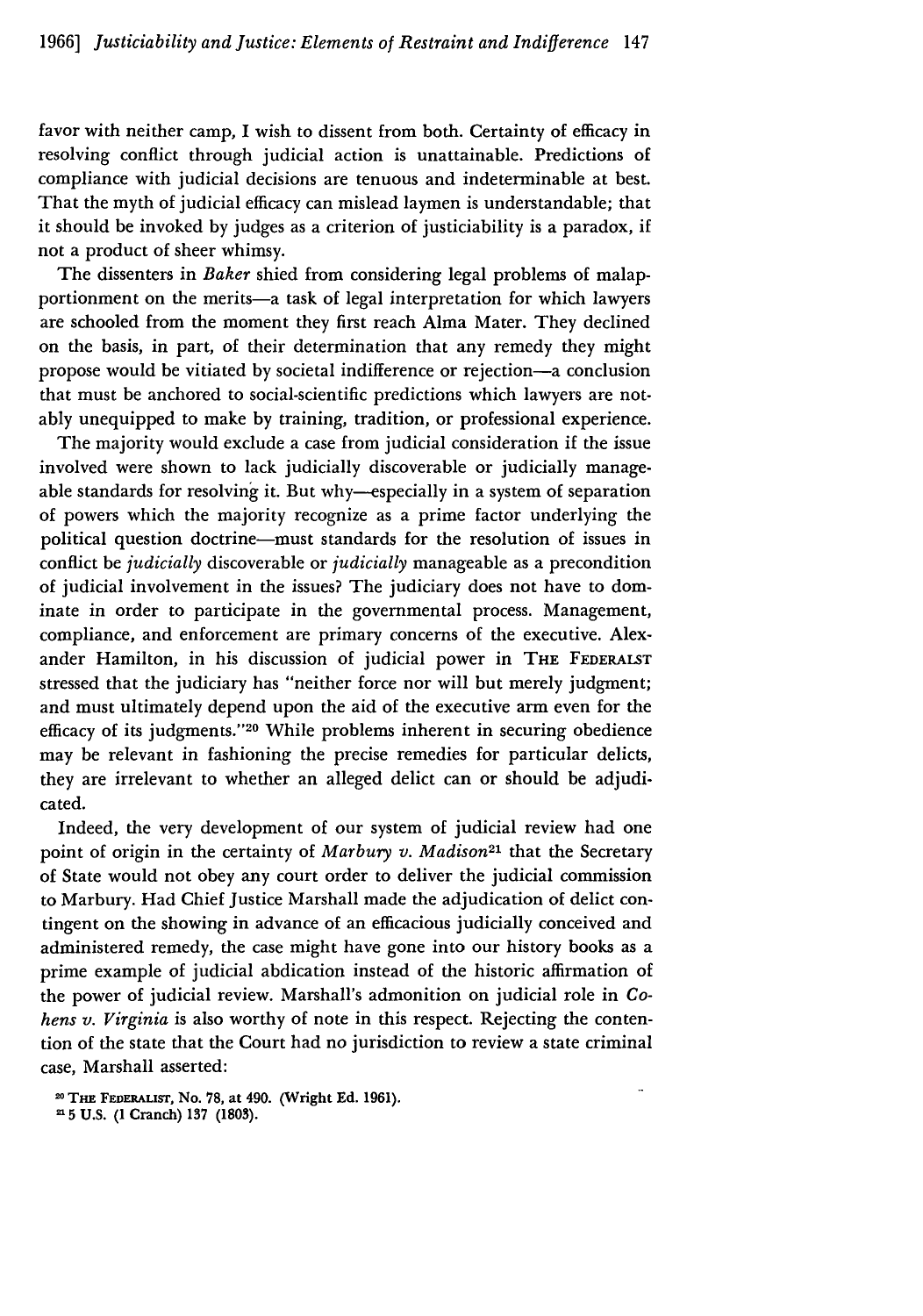With whatever doubts, with whatever difficulties a case may be attended, we must decide it, if it be brought before us. We have no more right to decline the exercise of jurisdiction which is given than to usurp that which is not given. The one or the other would be treason to the constitution. Questions may occur which one would gladly avoid; but we cannot avoid them. All we can do is to exercise our best judgment, and conscientiously to perform our duty. In doing this, on the present occasion, we find this tribunal invested with appellate jurisdiction in all cases arising under the constitution and laws of the United States. We find no exception to this grant and we cannot insert one.<sup>22</sup>

It is interesting, of course, to note that the dire predictions of the dissenters in *Baker* have not come about. Far from meeting hostile obstinacy in the states, the decision has renewed public interest and participation in local political processes and institutions. The recent description of legislative reapportionment by a state attorney general as "pervasive in its scope, profound in its impact and historic in its accomplishment," is a tribute not to the Court's predictive powers, but to the capacity of professional politicians and ordinary people to respond to adjudications that spur the conscience and urge observance in practice of the principles we profess.<sup>23</sup>

The exercise of jurisdiction by the judiciary may be governed appropriately by such judicially determinable criteria as the case or controversy test, standing, ripeness, and primary jurisdiction; but judges are not equipped to measure or predict manageability and efficacy of the norms they formulate or apply. To the extent that there is expertise at all in such prediction, it is in the domain of social scientists rather than judges. It is dysfunctional-a negation of the judicial function-for courts to condition access to redress on a guarantee that the redress, if granted, will be self-enforcing.

Restraint as a hallmark of judicial behavior should be manifested especially in matters that are beyond judicial knowledge and competence. To label as "judicial restraint" exclusion from access to the judicial process founded on judicially contrived assumptions of noncompliance comes close to engaging in Orwellian "doublethink." Such exclusions, at best, become instruments of indifference to the legal components of emergent social and individual problems. At worst they embody the very antithesis of judicial restraint; they are aggressive and inaccurate intrusions into issues of predictability which, if resolvable at all, call forth every nuance of social scientists' skills. Professor Reich recorded a truism which judges as well as laymen should recognize when he said "...law now permeates every activity.

Cohens v. Virginia, 19 **U.S. (6** Wheat.) 264, 404 (1821).

<sup>&</sup>lt;sup>23</sup> Sills and Handler, *The Imbroglio of Constitutional Revision*, 20 RUTGERS L. REV. 1, 29 (1966). See also MCKAY, REAPPORTIONMENT: THE LAW AND POLITICS OF EQUAL REPRESENTA-**TION 273-458 (1965).**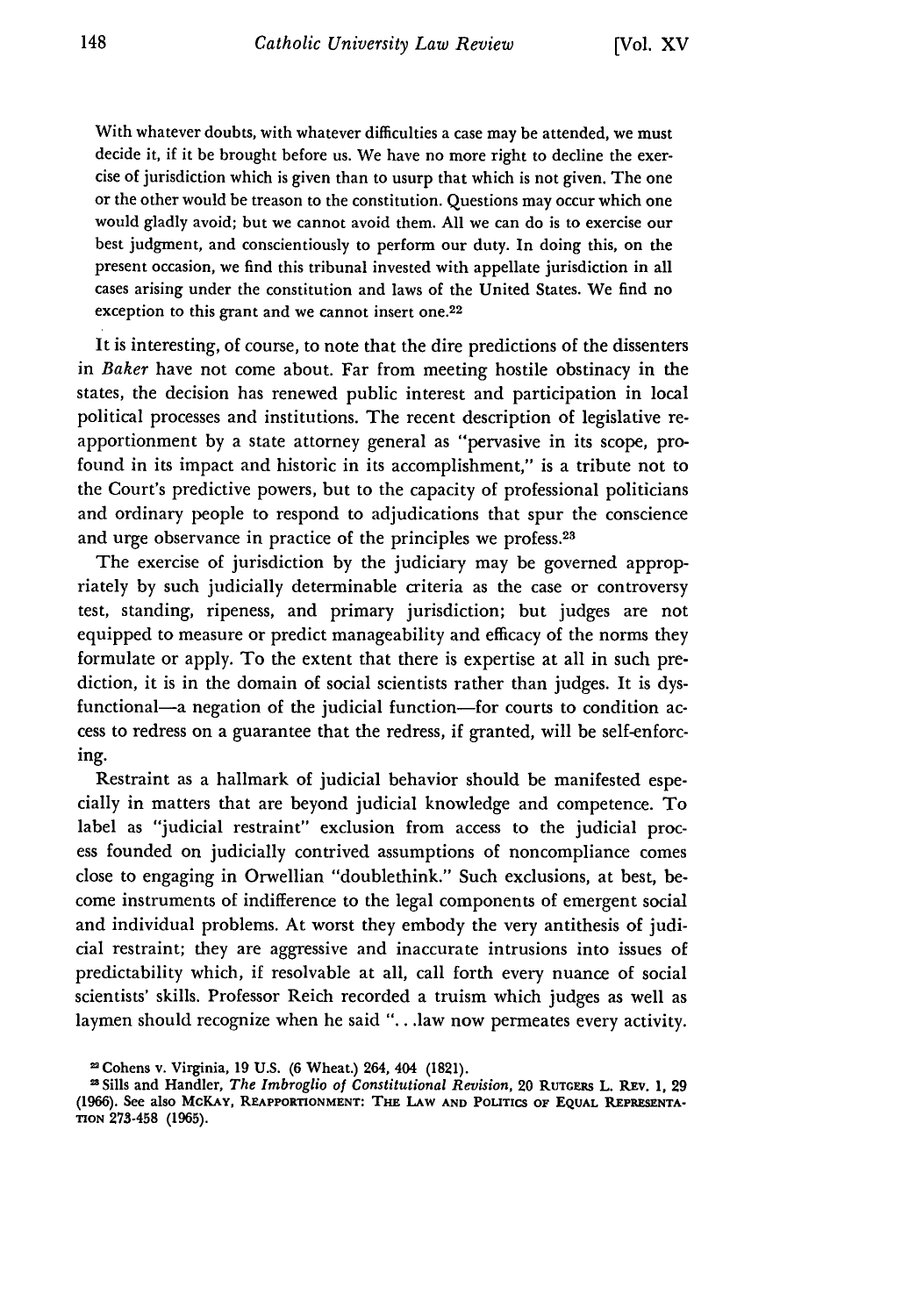This trend is inevitable as society rapidly becomes more institutional and bureaucratic. Today's social problems necessarily become legal problems."24 In large measure, Reich was merely implementing Roscoe Pound's observation more than forty years ago that

if in any field of human conduct or in any human relation the law, with such machinery that it has, may satisfy a social want without a disproportionate sacrifice of other claims, there is no eternal limitation inherent in the nature of things, there are no bounds imposed at creation to stand in the way of its doing so.<sup>25</sup>

A recent district court case warrants consideration as a prototype of post-*Baker* judicial response to a claim of non-justiciability. Julian Bond, Communications Director of the Student Non-Violent Coordinating Committee, was nominated by the Democratic Party to represent the voters of House District No. 136 in the Georgia House of Representatives. The district contains approximately **6,500** registered voters of whom **6,000** are Negroes. Bond received 82% of the vote. He sought to take up his duties on January **10,** 1966, the first day of that session of the Georgia General Assembly, but was not allowed to take the oath of office and was denied his seat. Challenges to Bond's qualifications had been filed by seventy-five of the **205** members of the House on the grounds that statements and actions by Mr. Bond in support of controversial SNCC resolutions and with regard to draft-card burners gave aid and comfort to the enemies of the United States, violated the Selective Service laws, tended to bring discredit and disrespect on the Georgia House of Representatives, and disqualified him from taking the oath to support the Constitution of the United States and the Constitution of Georgia as required of a member of the House of Representatives.

The controversy arose following the issuance of a statement on Viet Nam by SNCC on January 6, 1966, which included the declaration that "We are in sympathy with, and support, the men in this country who are unwilling to respond to a military draft which would compel them to contribute their lives to United States aggression in Viet Nam in the name of the 'freedom' we find so false in this country." On the same day, in response to a newspaperman's question, Mr. Bond stated that he would not burn his own draft card but admired the courage of those who did. A committee designated by the ;peaker of the Georgia House to hear the challenges to seating Bond recommended after a hearing in which Bond, among others, appeared and was represented by counsel, that he not be seated. The House then voted 184 to 12 to deny Bond his seat. Dr. Martin Luther King and Mrs. Arel Keyes, residents of Bond's district, joined Bond in seeking "for themselves jointly and ;everally and for all others similarly situated" to enjoin the officers of the

<sup>2</sup> Reich, *Toward the Humanistic Study of Law,* 74 **YALE** L. J. 1402, 1407 (1965).

**<sup>25</sup> POUND,** *op. cit. supra* note 2, at 46-7.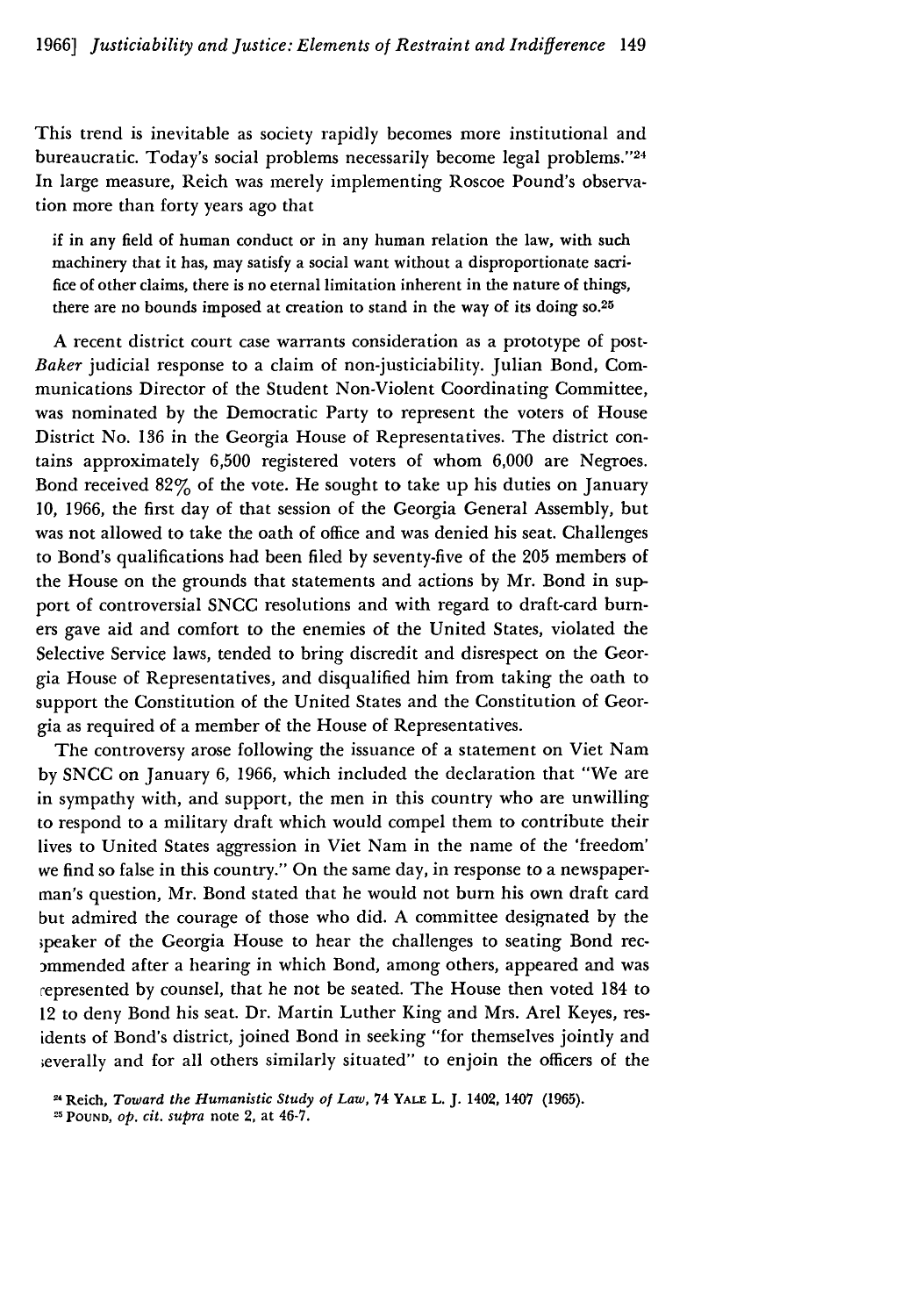Georgia House of Representatives from excluding Mr. Bond from membership. They alleged that the provisions of the Georgia Constitution authorizing the House to judge the qualifications of its members and the House Rule under which Bond was excluded are unconstitutionally vague or unconstitutionally administered, that Bond was barred because he was a Negro, and that he and the residents of the district were denied rights under the first, fourteenth, and fifteenth amendments.

The defendants claimed that the issue was non-justiciable. In the absence of a showing by the plaintiff of purposeful and systematic exclusion of legislators for racial or religious reasons or the showing of a long standing abuse for which there would be no other remedy than that available through judicial intervention, the Georgia House of Representatives possessed sole and exclusive authority to judge the qualifications of its members, they maintained. They moved alternatively to dismiss Dr. King and Mrs. Keyes as plaintiffs for lack of standing and answered the complaint on the merits. By stipulation, the district court could render final judgment on the pleadings.

The letter of *Baker v. Carr* would not have been violated if the three-judge district court had distinguished it on its facts from the Bond case. Similarly, while the Supreme Court's ruling in *Gomillion v. Lightfoot*<sup>26</sup> requires involvement **by** the federal judiciary where a state legislative body seeks to exclude or limit the power of Negroes generally, the Bond case could have been differentiated from *Gomillion* by stressing the fact that seven other Negro legislators were seated at the time Bond was refused his seat and that two of the Negro legislators were appointed to the special committee hearing the challenge. The court declined to follow this path. While splitting two to one on the merits, the justices agreed that the issue was justiciable. The court disposed of the non-justiciability argument in three sentences: "It could hardly be argued that the House could refuse to seat a member because of his race or for any other reason amounting to an invidious discrimination under the equal protection clause of the fourteenth amendment. The denial of a seat to a Negro representative-elect would also violate the **fif**teenth amendment. We think it follows that the court has jurisdiction over a denial of first amendment rights **by** the state, and that the federal rights asserted here are not so insubstantial as to warrant our refusing jurisdiction."<sup>27</sup> Holding that the complaint of Mr. Bond alone would resolve every conceivable issue, the court agreed with the state that Dr. King and Mrs. Keyes did not have standing to bring the complaint.

This is not the occasion to discuss the merits of the court's decision on the merits. The significant point is that the case was decided on the merits and that the judiciary instead of acting, like Cerberus, as an instrument of ex-

**<sup>364</sup> U.S. 339 (1960).**

**Bond** v. **Floyd, Civil No. 9895, N.D. Ga., Feb. 10, 1966, at 8.**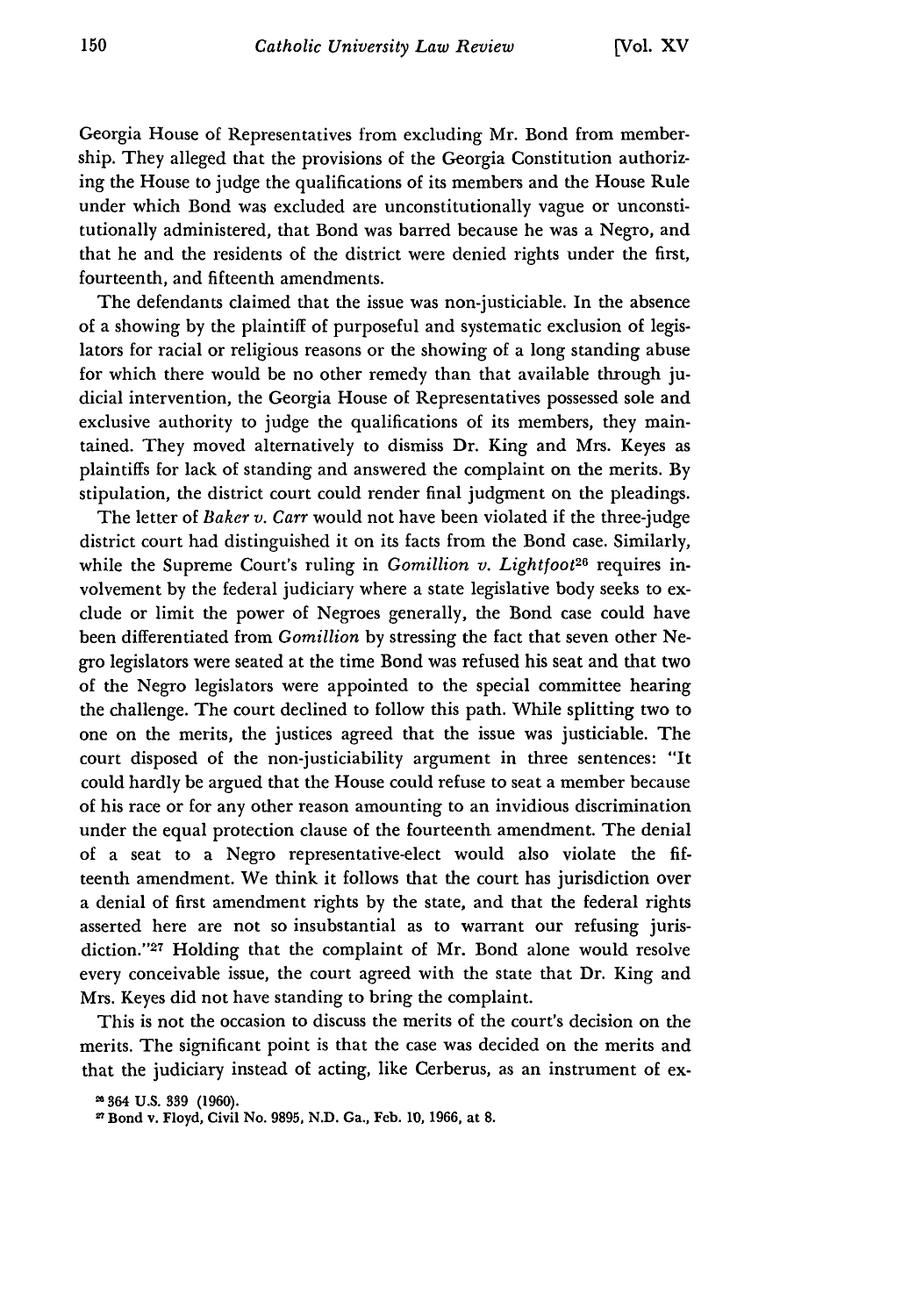clusion served as conduit for redress of a significant grievance. By providing channeled access to centers of decision-making for otherwise alienated individuals and groups, courts enhance commitment of those individuals and groups to the processes and institutions of democracy. Bond lost two to one on the merits in the district court. But the momentary substantive outcome, at least for purposes of this discussion, is less significant than the process. If the court had ruled the issue non-justiciable and clothed the Georgia House's decision with finality, it might very well have closed off Bond's only opportunity to seek vindication of his rights. The very existence of a meaningful channel of redress maximizes the likelihood of reasonable action by the institution subject to challenge. A body that knows its power and is accountable to no one is not likely to function with the same regard for the niceties of equity as a body accustomed to functioning within an operational system of checks and balances.

I would not confine this stance to substantive issues of apportionment and civil rights. Indeed, I would join with Justice White's statements on justiciability in his dissent in the *Sabbatino* case28 and with Judge Jessup's concurring opinion in the *South West Africa Cases* before the International Court of Justice. 29 In the *Sabbatino* case, White dissented from the majority's ruling that the Act of State doctrine prohibits inquiry by United States courts into the validity of a foreign government's expropriation of property within its own territory, even if such expropriation violated international law. Justice White expressed his dismay over the Court's construction of its powers with regard to the application of international law and affirmed his own view of what he "thought to be unassailable propositions: that our courts are obliged to determine controversies on their merits, in accordance with the applicable law; and that part of the law American courts are bound to administer is international law."30

Judge Jessup, in response to preliminary objections raised by the Union of South Africa to the justiciability of proceedings instituted in the International Court of Justice in 1960 by Ethiopia and Liberia alleging that South Africa had violated its obligations under its mandate, supported strongly the justiciability of the issues in the case. "There is no reason," he said, "why

Banco Nacional de Cuba v. Sabbatino, **376 U.S. 398** (1964).

<sup>&</sup>lt;sup>50</sup> Banco Nacional de Cuba v. Sabbatino, *supra* note 28 (dissenting opinion). Justice White did not deny that political matters in foreign affairs are part of the exclusive domain of the executive branch, but he saw such matters primarily in issues for which there are no available standards or which are textually committed to the executive by the Constitution. Thus, such issues as whether a foreign state exists or is recognized by the United States, whether foreign states or their representatives have status entitling them to sovereign immunity, or whether representatives are authorized to engage in state-to-state negotiation would be classified as within the executive's exclusive domain. "But this is far from saying that the Constitution vests in the executive exclusive absolute control of foreign affairs or that the validity of a foreign act of state is necessarily a political question."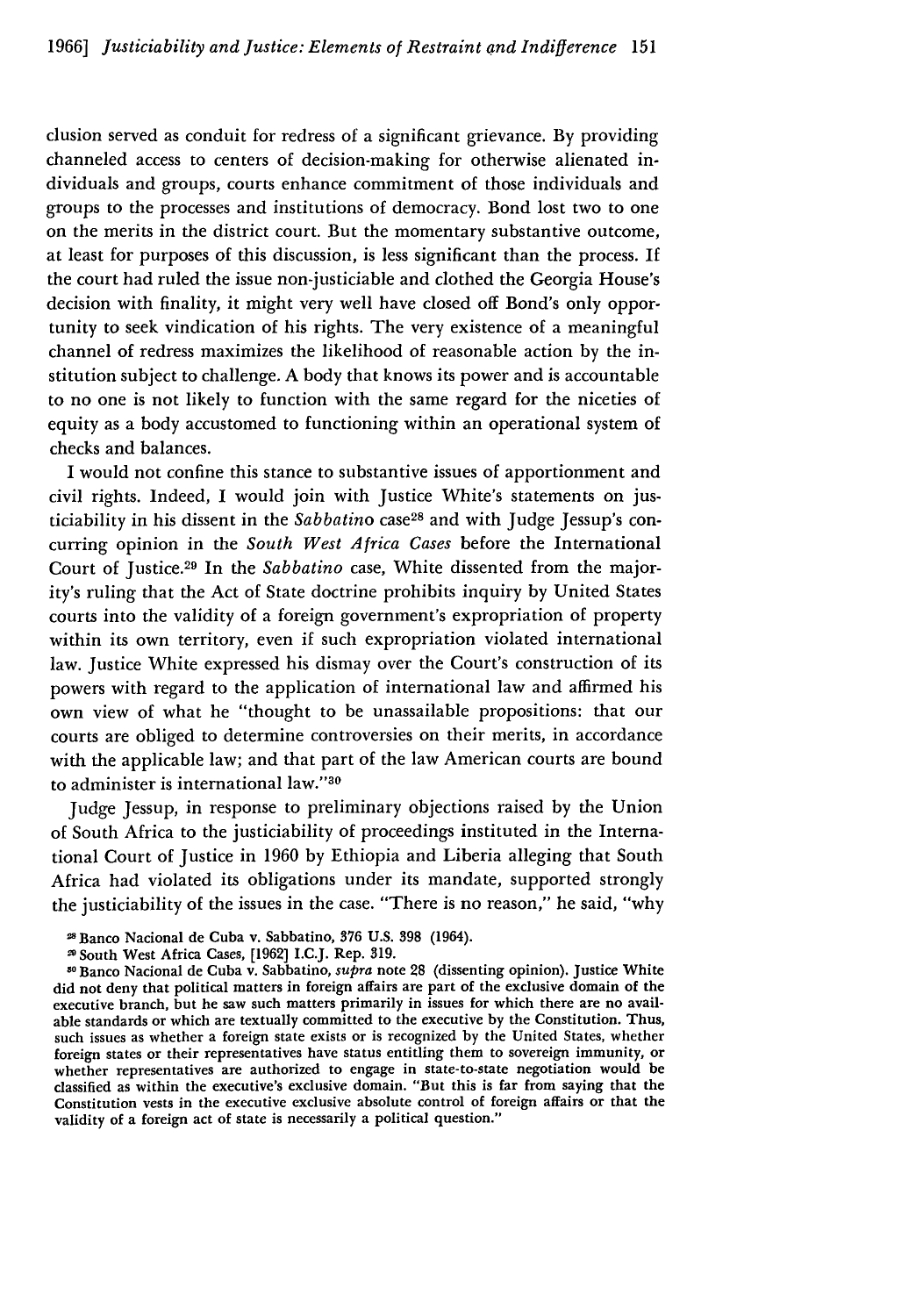this Court should be unable to determine whether various laws and regulations promote the 'material and moral well-being and the social progress of the inhabitants' of the mandated territory."<sup>31</sup> In this respect, Jessup drew analogies to judicial review by United States courts of basic constitutional rights. He contended that states have a *legal* interest in the general observance of rules of international law.

What I am advocating, in short, and what I would contend is embodied in the enlargement of the justiciability concept in these views of Justices White and Jessup and in cases like *Baker* and *Bond* is the institutionalization within the judiciary of Fuller's central principle: "Open up, maintain, and preserve the integrity of the channels of communication by which men convey to one another what they perceive, feel, and desire."<sup>32</sup> Furthermore, although I would not wish, by suggesting that they are really in agreement, to place obstacles in the path of the verbal missiles Fuller and Hart direct to one another, I believe the enlargement of justiciability is consistent with Hart's insistence that the officials of the legal system must regard those rules of behavior which are valid according to the system's ultimate criteria of validity as common standards of official behavior and must "appraise critically their own and each other's deviations as lapses." Hart's "ultimate rule of recognition," in terms of which the validity of other rules is assessed, becomes a "public, common standard of correct judicial decision."<sup>33</sup>

The judiciary is a primary and coordinate, though not plenary or exclusive, channel for the communication and critical appraisal of men's attitudes, latitudes, lassitudes, and achievements. It functions, of course, within a disciplined and stylized framework of preconditions and procedures, and sometimes serves constituencies different from those of legislature and executive. But communication and confrontation are preconditions of justice; and, to the extent the judiciary provides access to our central decision-making mechanisms for individuals or groups otherwise excluded from effective participation, it enlarges the practicability of justice as well as the commitment of the otherwise alienated populations to justice as ideal and ideol**ogy. <sup>4</sup>**In taking this stance, I accept Jenkins' threefold conception of justice

**1 [1962] I.C.J.** Rep. 319, at 429. The *South West Africa Cases* are examined comprehensively in a Symposium in 4 **COLUMBIA JOURNAL OF** TRANSNATIONAL LAW **47 (1966).** Therein **see** especially Aaron Etra's searching analysis, *Justiciable Disputes: Jurisdictional and Jurisprudential Issues,* 86-118.

**11 FULLER,** THE MORALITY **OF** LAW **186** (1964).

**'3** HART, *op. cit. supra* note 1, at **112-3.**

<sup>84</sup> Professor Jenkins maintains persuasively that any working idea of justice must always be an ideology as well as an ideal.

For law depends on-and so must be adapted to-the human population with which it deals, the type of political organization that it administers, the interests and pursuits that concern men, and the way of life that men have already established among themselves and with their surroundings. These together constitute the actual matrix within which law is to function; they condition the ends that their law is to seek. Law is a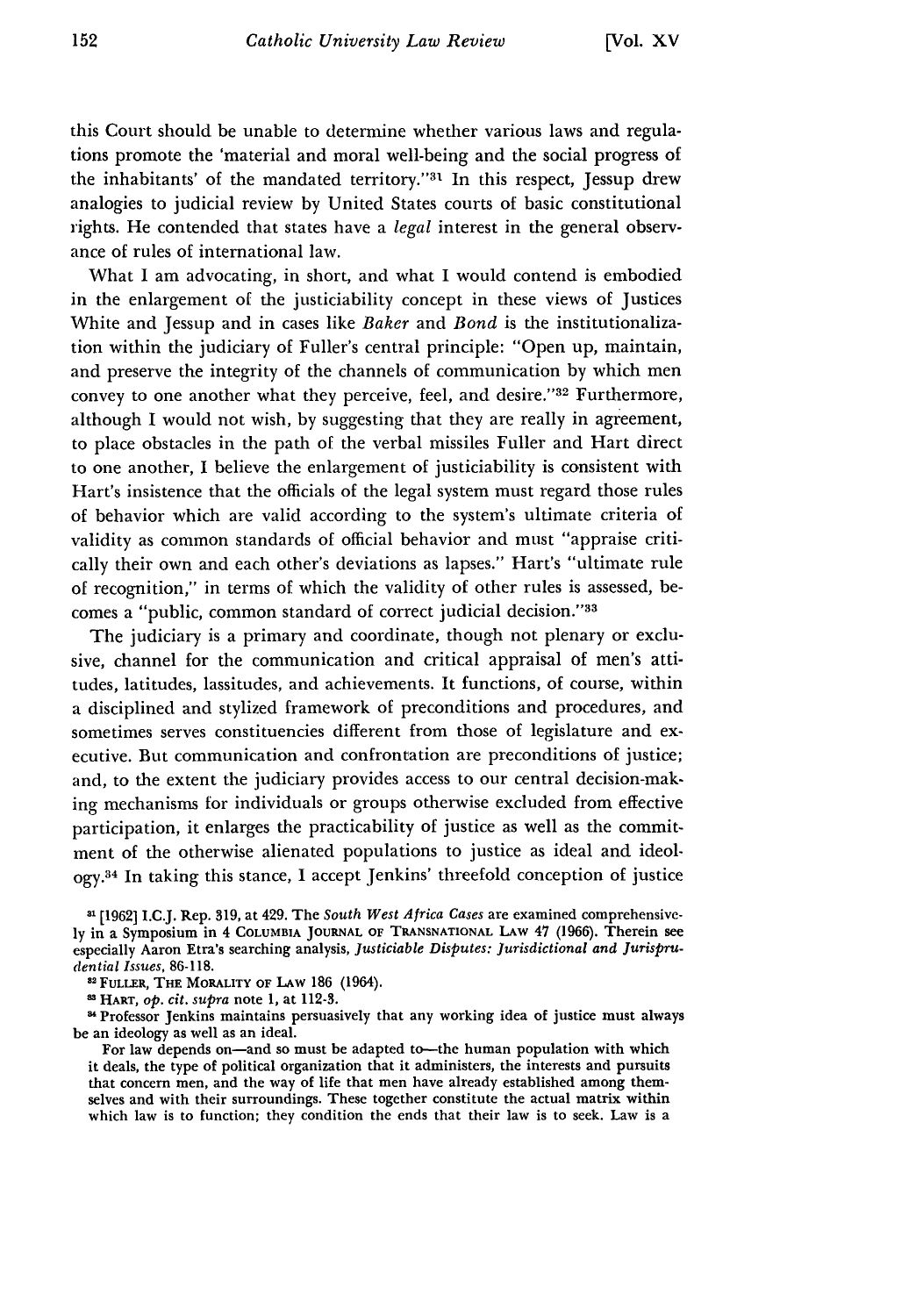as sentiment or motivating force for human conduct, as general substantive ideal for the structure and values of the good society, and as rules and methodologies intended to promote the realization of the substantive ideal.<sup>35</sup>

We, along with Glaucon and Adeimantus, should be interested in how justice and injustice "inwardly work in the soul"; and evaluation of the allocation of specific rewards and sanctions by particular institutions should be undertaken in terms of substantive criteria of justice. My focus here on the justiciability concept as an impetus and guide to judicial behavior requires emphasis, however, on the rules and procedures for promoting justice. In this regard, the observations of Hart and of Ginsburg seem central to me. Hart tells us that

justice constitutes one segment of morality primarily concerned not with individual conduct but with the ways in which classes of individuals are treated. It is this which gives justice its special relevance in the criticism of law and of other public or social institutions. It is the most public and the most legal of the virtues.<sup>86</sup>

Ginsburg affirms that "Justice in the broadest sense consists in the ordering of human relations in accordance with general principles impartially applied."<sup>37</sup> He reminds us also that the notion of justice is perhaps first explicitly recognized in the injunction given to judges to administer the law impartially, to "hear the causes between your brethren, and judge righteously between a man and his brother, and the stranger that is with him. Ye shall not respect persons in judgment; ye shall hear the small and the great alike **..."8**

The language from the Book of Deuteronomy offers a key not only to the classic notion of distributive justice but to the matter of justiciability. For it is the small who are most deprived when access to the courts is cut off. The great are sufficiently well represented in the legislature and the executive branch so that indifference to them on the part of the courts can be countered within the system of separation of powers and overcome by action of the other branches.

Law, like politics, is concerned largely with the institutionalization and resolution of conflict. In this respect, the legal process is a formalized ver-

principle of order, and justice is the completion of law.... The ideal as such is never embodied or realized. It remains always a sheer concept, defining the conditions **of** man's being and well-being, but not determining their content. This latter is for us continually to undo and redo; for variety and change require differing accommodations in the present, and they prepare a future that we cannot wholly anticipate. It is for this reason that justice must be both ideal and ideology. Jenkins, *Justice as Ideal and Ideology,* **JUSTICE** 226-8 (Friedrich and Chapman ed. 1963). *Id.* at 192-6.

HART, *op. cit. supra* note 1, at **163.**

**<sup>87</sup> GINSBURG, ON JUSTICE IN SOCIETY** 56 (1965).

*<sup>118</sup>Book* of *Deuteronomy* 1:17.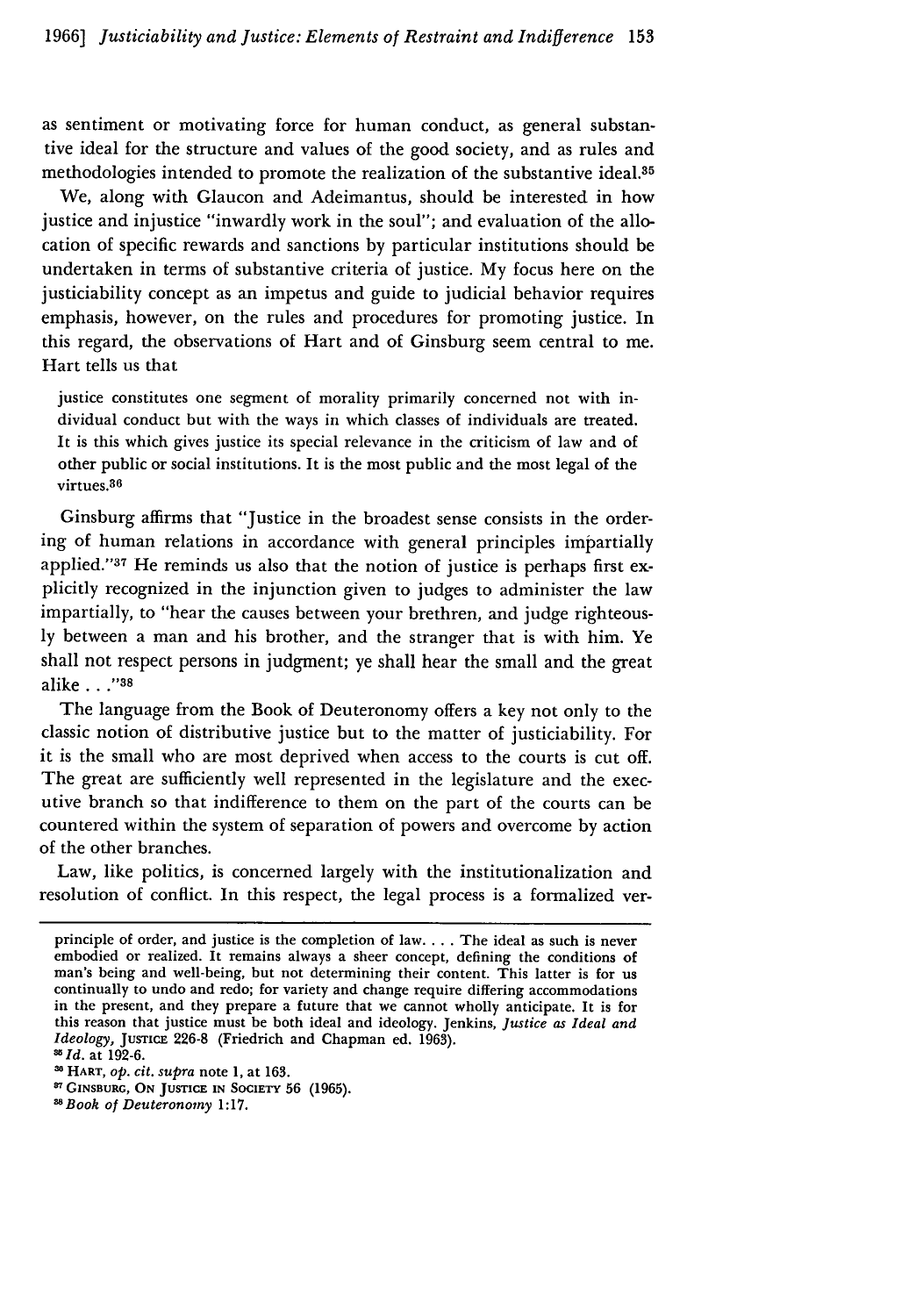sion of the political process. Both political and legal institutions were structured to deal with conflict within our system in ways that could maximize such elements of democracy as representation, accountability, participation, and equality. But individuals, groups, or strata of the society without organizational power can have little access to or role in directing or influencing the determination of legislature and executive. It is especially with respect to them that the judiciary can and should provide meaningful access. The judiciary's isolation from partisan political forces permits, if it does not demand, the participation of groups and strata in policy processes from which they would otherwise be excluded in practice, no matter how noble or inalienable their rights in theory. Thus, enlarging the area of justiciable questions enhances justice because it helps to equalize participation in the molding and implementation of public policy by all social and economic strata of the society. That the courts in recent years have been both shield and sword for those who might otherwise have suffered in silence and become the dupes of demagoguery and totalitarianism should be a source of comfort rather than regret. Through such actions the political process has been renewed and vitalized. As Harry Jones has noted, "Groups long inarticulate have found legal spokesmen and are asserting grievances long unheard."39

Our task is not to urge sovereignty over the policy process or grievance redress process by any single branch, but rather to urge that all the branches of government have significant roles to play in giving visibility and seeking solutions to the conflicts and grievances within the community of man. Minimally, determinations of non-justiciability subordinate judicial competence on points of law to judicial incompetence on prediction of consequences. They may also exclude those most in need of access from the opportunity to have grievances heard. I would urge the reappraisal of doctrines of non-justiciability with a view to eliminating them from the judiciary's weaponry of avoidance.

I hope **I** am doing more than echoing " **A** rose is a rose is a rose" when **I** cite in closing the words of Lord Radcliffe that "We cannot learn law **by** learning law." For Radcliffe stressed that if law is to be anything more than just a technique it has to be "so much more than itself: a part of history, a part of economics and sociology, a part of ethics and a philosophy of life."40

Evaluation of any legal concept calls for analysis of its interrelations with the goals and aspirations of the larger society. This demands an end to

SO JONES, THE **COURTS,** THE **PUBLIC AND THE** LAW ExPLOSION 2. On relationships between alienation from policy processes and commitments to democratic ideology, see McCloskey, *Consensus and Ideology in American Politics, 58 AM. POL. SCI. REV. 361 (1964).* 

**<sup>40</sup>**RADCLIFFE, **THE** LAW **AND ITS COMPASS** 92-3 (1960).